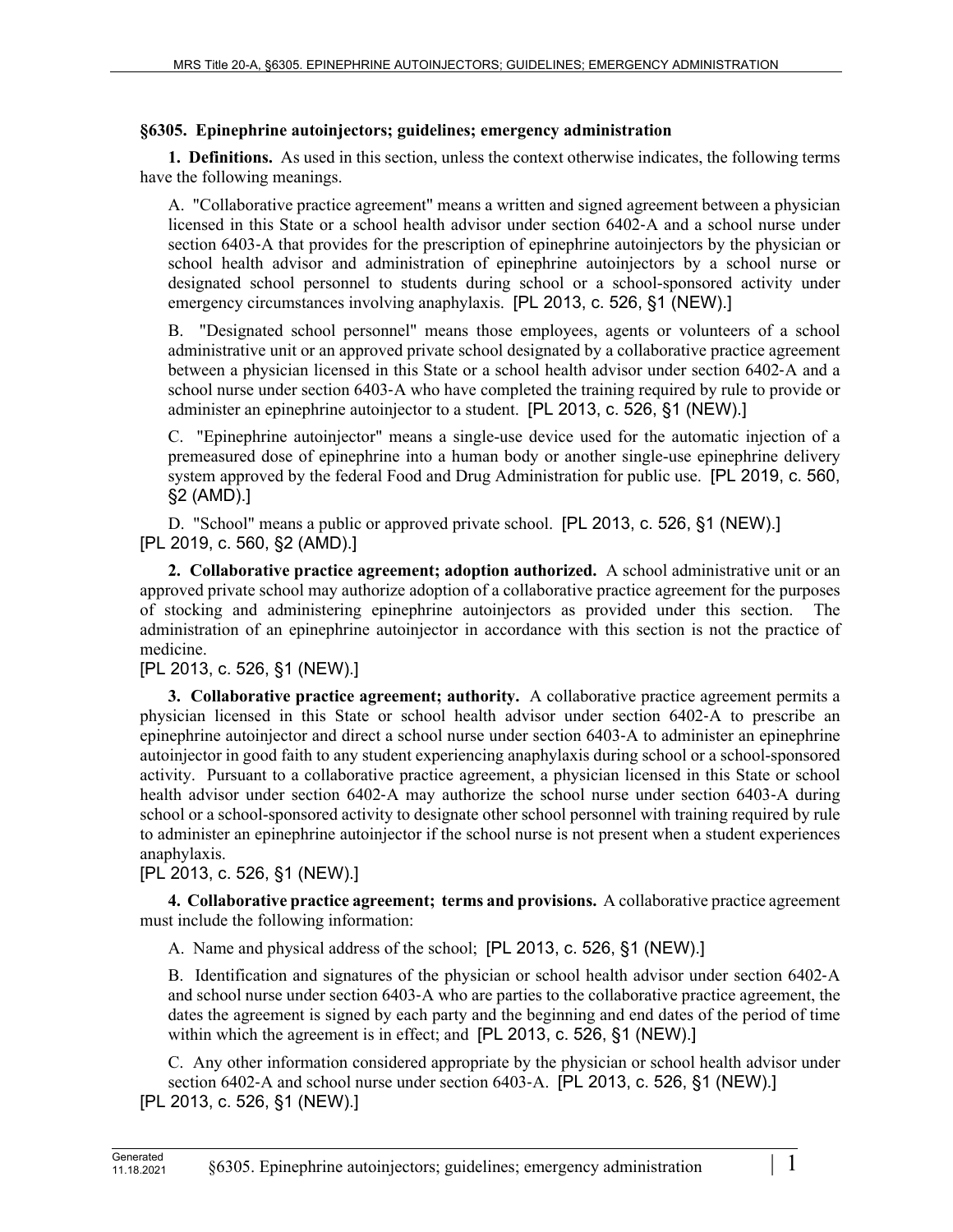**5. Use of epinephrine autoinjectors without a collaborative practice agreement.** The governing body of a school administrative unit or an approved private school may authorize a school nurse under section 6403‑A and designated school personnel to administer an epinephrine autoinjector to a student in accordance with a prescription specific to the student on file with the school nurse and in accordance with section 254, subsection 5. The administration of an epinephrine autoinjector in accordance with this subsection is not the practice of medicine.

[PL 2013, c. 526, §1 (NEW).]

**6. Manufacturer or supplier arrangement.** A school administrative unit or an approved private school may enter into an arrangement with a manufacturer of epinephrine autoinjectors or a 3rd-party supplier of epinephrine autoinjectors to obtain epinephrine autoinjectors at fair market prices or reduced prices or for free.

[PL 2013, c. 526, §1 (NEW).]

**7. Purchase from licensed pharmacies.** A collaborative practice agreement under this section may provide that a school administrative unit or an approved private school may purchase epinephrine autoinjectors from a pharmacy licensed in this State.

[PL 2013, c. 526, §1 (NEW).]

**8. Guidelines.** By December 1, 2015 and as needed after that date, the department in consultation with the Department of Health and Human Services shall develop and make available to all schools guidelines for the management of students with life-threatening allergies. The guidelines must include, but are not limited to:

A. Guidelines regarding education and training for school personnel on the management of students with life-threatening allergies, including training related to the administration of an epinephrine autoinjector; [PL 2013, c. 526, §1 (NEW).]

B. Procedures for responding to life-threatening allergic reactions; [PL 2013, c. 526, §1 (NEW).]

C. A process for the development of individualized health care and allergy action plans for students with known life-threatening allergies; and [PL 2013, c. 526, §1 (NEW).]

D. Protocols to prevent exposure to allergens. [PL 2013, c. 526, §1 (NEW).] [PL 2013, c. 526, §1 (NEW).]

**9. Plan.** By September 1, 2016 and as needed after that date, the governing body of a school administrative unit or an approved private school shall:

A. Implement a protocol based on the guidelines developed pursuant to subsection 8 for the management of students with life-threatening allergies enrolled in the schools under its jurisdiction; and [PL 2013, c. 526, §1 (NEW).]

B. Make the protocol under paragraph A available on the governing body's publicly accessible website or the publicly accessible website of each school under the governing body's jurisdiction or, if those websites do not exist, make the protocol publicly available through other means as determined by the governing body. [PL 2013, c. 526, §1 (NEW).]

The governing body of the school administrative unit or the approved private school shall annually attest to the department that the schools under its jurisdiction are implementing the protocol in accordance with the provisions of this subsection.

[PL 2013, c. 526, §1 (NEW).]

SECTION HISTORY

PL 2013, c. 526, §1 (NEW). PL 2019, c. 560, §2 (AMD).